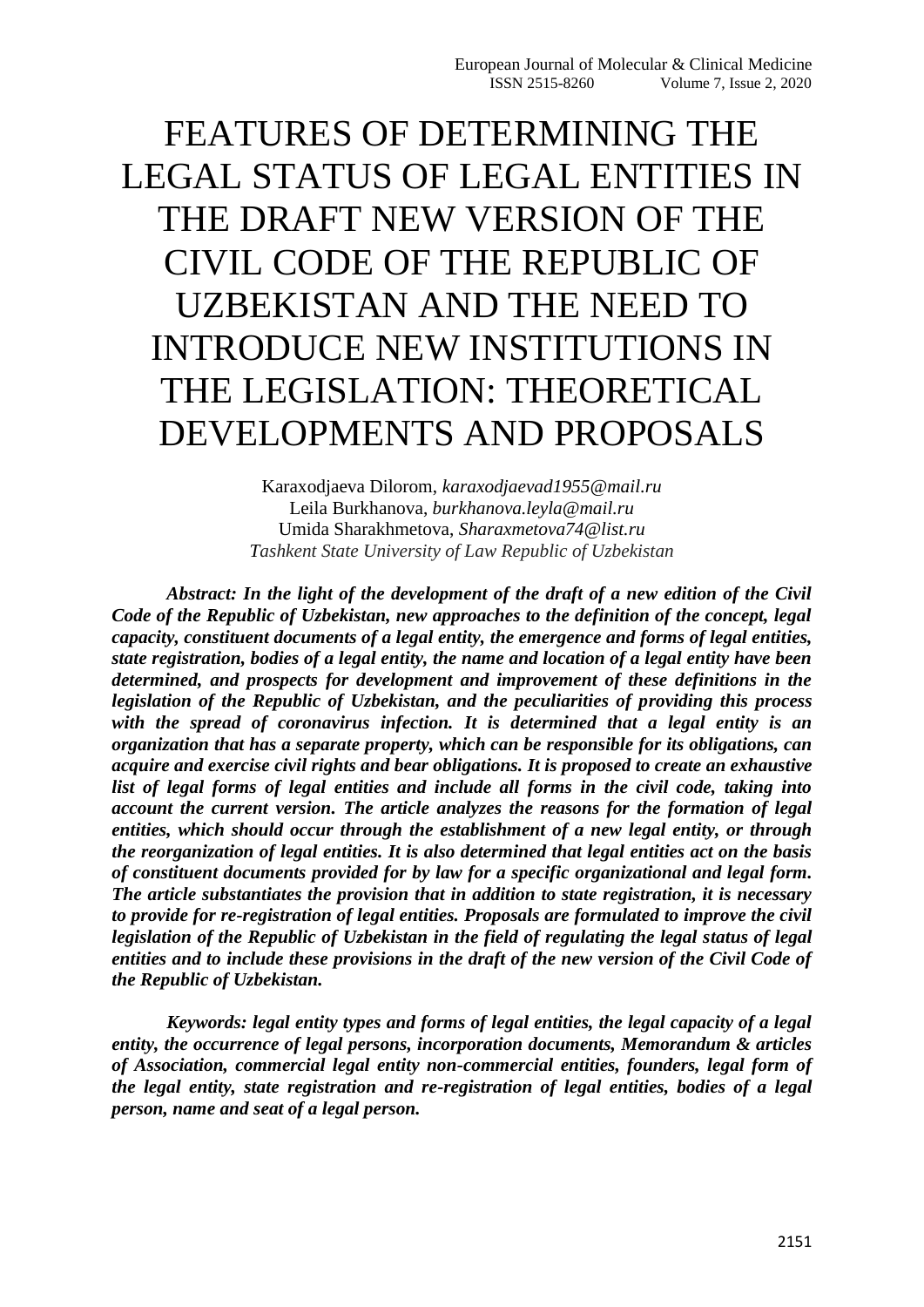## **I. INTRODUCTION**

We live in a new era of bold reforms aimed at positive results for the Republic of Uzbekistan. Literally every day, legislative acts are adopted aimed at improving the investment climate and improving the well-being of citizens.

The spread of coronavirus infection throughout the world, and in our republic, has affected all spheres of life. This affected all spheres of society - economic, social, and political. Self-isolation regime has been introduced in Uzbekistan. The President of the Republic of Uzbekistan issued a decree "On priority measures to mitigate the negative impact on the economy of the coronavirus pandemic and global crisis phenomena" dated March 19, 2020, which provides for a number of urgent measures implemented in the country at this difficult time.

The self-isolation regime was especially acutely felt in the economic sphere of life. Every day in the country, various kinds of agreements were concluded between legal entities - supply, purchase and sale, contracting, paid services and others. Citizens were also participants in civil turnover, participating in various types of transactions, such as, for example, a loan agreement, a loan agreement, an agreement for the sale of goods in installments and others. With the maintenance of the self-isolation regime, it became impossible even to simply physically fulfill in some cases the obligations assumed under the contract by both legal entities and individuals - to pay taxes, make settlements under the concluded contracts, and fulfill their obligations.

Considering all these moments, the government of the Republic of Uzbekistan decided to introduce a force majeure regime. In order to mitigate the negative impact on the economic sectors of the coronavirus pandemic and the global crisis, the Ministry of Investments and Trade was instructed to issue certificates of force majeure (force majeure) upon requests from business entities. The term for obtaining a certificate is one day - if a force majeure circumstance is associated with a coronavirus.

Legal regulation of legal entities is provided for in Chapter 4 "Legal entities" of the Civil code of the Republic of Uzbekistan [1]. This Chapter establishes the concept of a legal entity (article 39), types of legal entities (article 40), legal capacity of a legal entity (article 41), formation of legal entities (article 42), constituent documents of a legal entity (article 43), state registration of legal entities (article 44), bodies of a legal entity (article 45), name and location of a legal entity (article 46).

Legal regulation of relations connected with the legal entities dedicated and norms of a number of special laws such as the Laws of the Republic of Uzbekistan "On private enterprise" [2], "On joint-stock companies and protection of shareholders 'rights" [3], "On guarantees of freedom entrepreneurial activities" [4], "On non-governmental organizations" [5], "On business partnerships" [6], "On electronic Commerce" [7], "On bankruptcy" [8] and others.

Despite such significant results of the domestic system of legal regulation of the institution of legal entities, it is now necessary to state that these relations in the Republic do not fully meet the modern requirements imposed by the mechanisms of market management. In this regard, the domestic economic and legal system faces a vital question of how to ensure the development of effective legislative norms in this area and their subsequent implementation in law enforcement.

When studying the issues of modernizing legislation on legal entities, it should be noted that the existing problems in this area are mainly related to the lack of clear and efficient mechanisms for implementing legislative norms. In this regard, the priorities outlined by the President of the Republic of Uzbekistan are a vector of strategic reform and require reliable theoretical, legal, institutional and personnel support.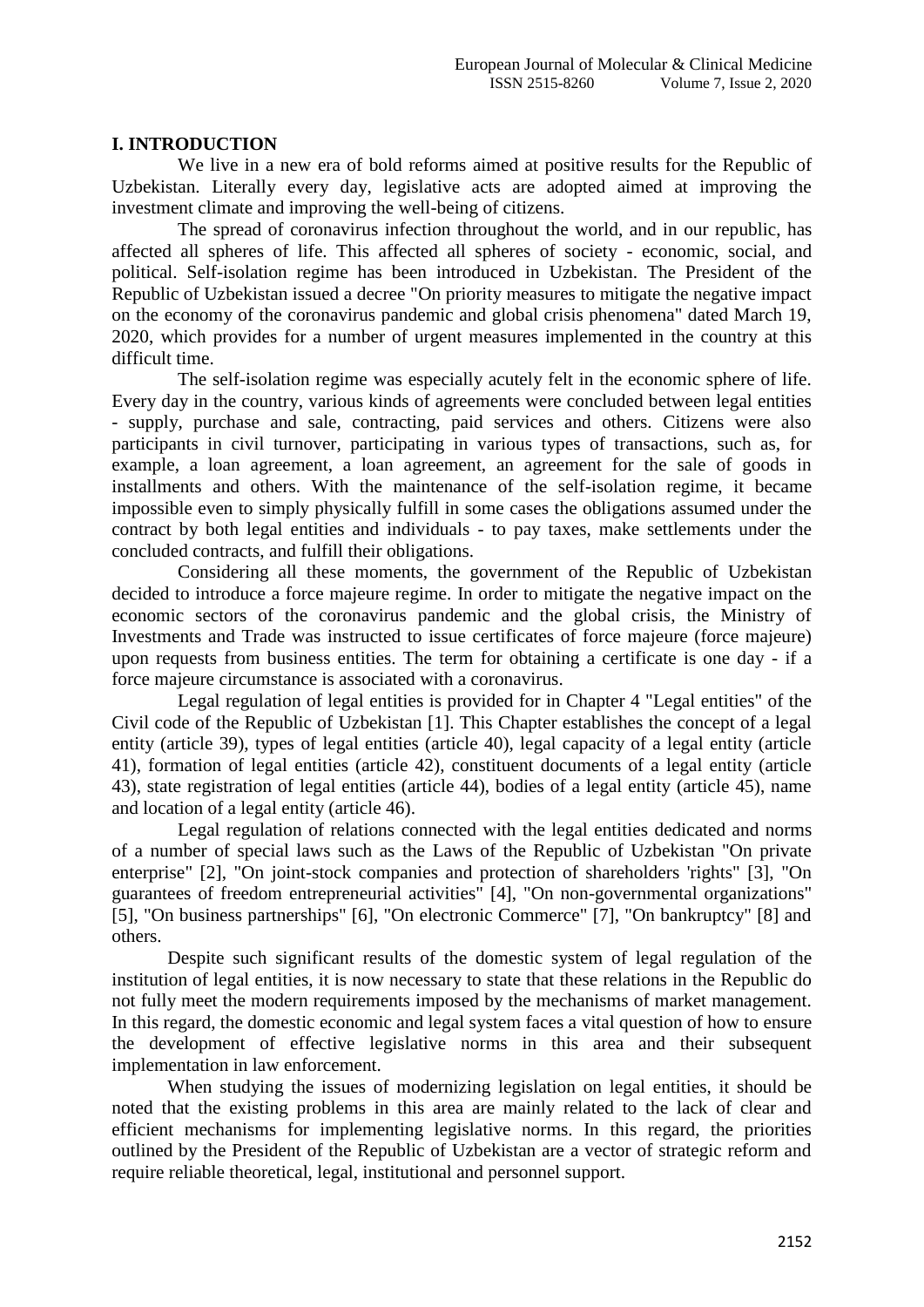In this regard, the paper focuses on the transformation of relations between legal entities in relation to modern trends in the development of the market economy, information technologies, and the growth of the share of intangible assets, and on this basis, the definition of conceptual approaches to reforming the legal system of Uzbekistan in order to respond most adequately to the challenges of new realities.

The relevance of these priorities determines the need to find ways and methods to develop a balanced legal approach to regulating the institution of legal entities, taking into account the special importance, significant complexity and versatility of the phenomenon of economic and legal science under study.

The main place among the acts of civil legislation of the Republic of Uzbekistan is occupied by the Civil code - the fundamental normative act regulating the dynamically developing sphere of civil law relations. Taking into account that more than 20 years have passed since the adoption of the Civil Code, it is necessary to recognize that a number of areas enshrined in it have lost their practical significance, as well as many new aspects have not been reflected.

To bring the norms of the civil legislation in accordance with the requirements of the market economy and international standards, formation of civil-legal basis for implementation of economic reforms and further development of market economy in the country, and also to perform the tasks defined in the Strategy five priority directions of development of the Republic of Uzbekistan to 2017 — 2021[9], adopted a Decree of the President of the Republic of Uzbekistan "on measures On improvement of civil legislation of the Republic of Uzbekistan" [10]. Appendix No. 1 to this order formulated the Concept of improving the civil legislation of the Republic of Uzbekistan [11]. The proposed Concept for the development of civil legislation is a large analytical work designed to solve this problem.

In accordance with the Decree of the President of the Republic of Uzbekistan "on measures to improve the civil legislation of the Republic of Uzbekistan" [10], an Interdepartmental Commission was formed to improve the civil legislation of the Republic of Uzbekistan, as well as working groups to develop proposals for improving the norms of the Civil Code from among leading experts in the field of civil law.

When developing proposals for section 1 of Chapter 4 "Legal entities" of the draft new version of the Civil code of the Republic of Uzbekistan, the experience of creating a Model civil code of the CIS countries, Civil codes of the Russian Federation, the Republic of Kazakhstan, Ukraine and other States was used. This analysis allowed us to formulate optimal proposals for improving the legal norms of Chapter 4 "Legal entities" of the draft new version of the Civil code of the Republic of Uzbekistan.

When defining the theoretical concepts of " legal entity "in the civil legislation of the Republic of Uzbekistan, it is important to identify their unity, interaction and reflect this in the legal definition of"the Concept of a legal entity".

The introduction of certain amendments and additions to the norms of the Civil Code of the Republic of Uzbekistan regulating the legal status of legal entities, legal capacity, constituent documents of a legal entity, the origin and forms of legal entities, state registration, bodies of a legal entity, name and location of a legal entity is necessary and relevant at the present time, since changes in economic, social and political realities require new approaches to defining and regulating these concepts in detail. The development of a legal regulation mechanism, as well as theoretical proposals for defining the concepts of "legal entities" and improving their legal regulation in national legislation confirm the relevance of the topic of this article, which aims to consider new conceptual approaches and a detailed analysis of modern legal problems of effective legal support for the reform of the institution of legal entities and develop theoretical and practical recommendations on this basis, aimed at optimizing national legislation and improving law enforcement activities in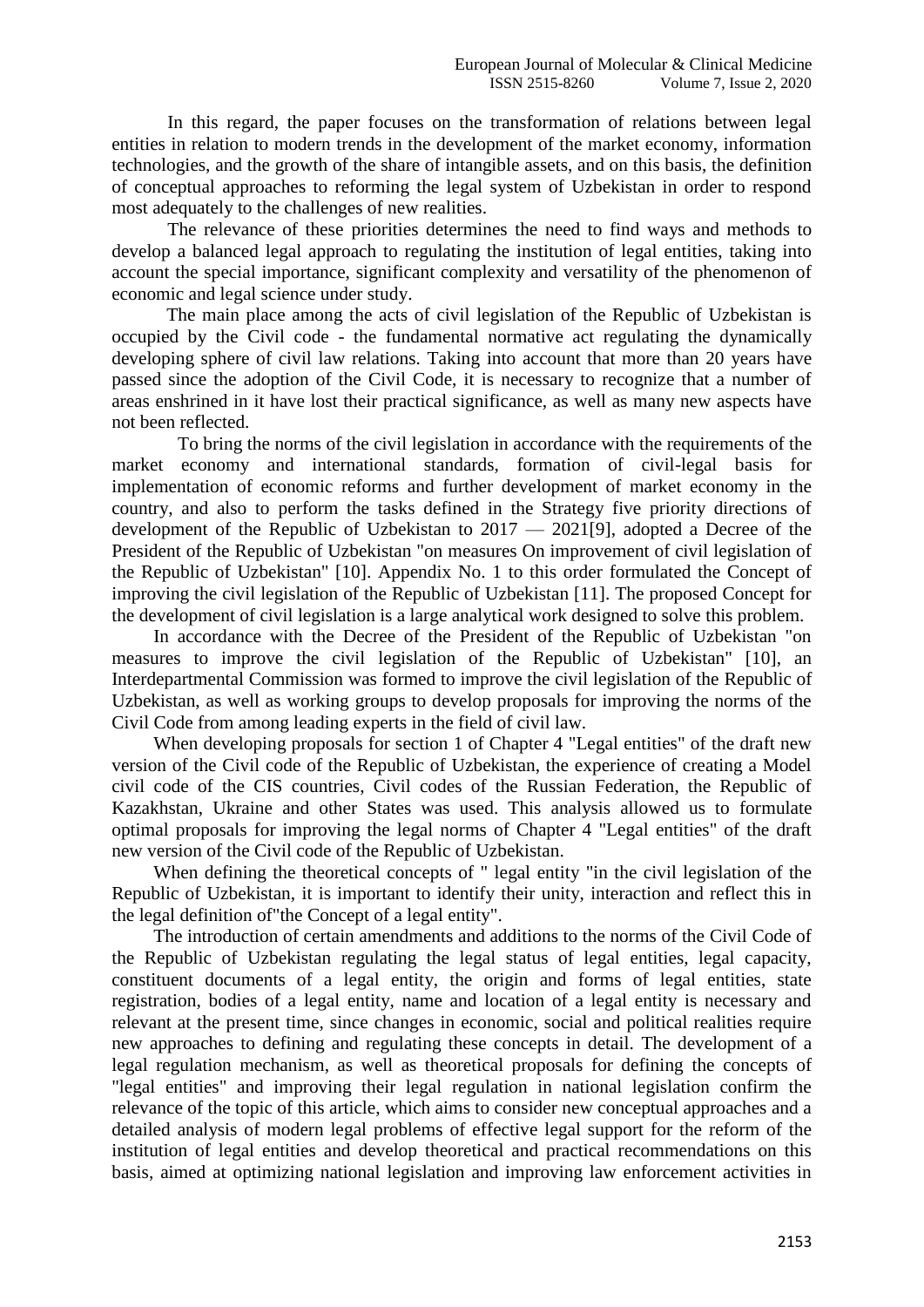order to ensure unhindered participation of legal entities in commercial turnover, successful operation, reliable protection of the rights and legitimate interests of subjects, and in General – to increase the level of economic development of the Republic of Uzbekistan. The scientific novelty of this work is that for the first time in Russian law, a conceptual, comprehensive and detailed analysis of the theoretical and legal foundations of legal entities is carried out on the basis of a modern approach to property relations in the conditions of modern economic formation. Certain priorities and prospects for reforming the institution of legal entities in the draft of the new Civil code are designed to ensure optimal perception by the economic and legal system of the Republic of Uzbekistan of modern structures, forms and methods of market management and, in General, property relations of all types of legal entities.

Scientific novelty of research is determined also by the fact that for the first time on the basis of developed by authors of the new draft of the Civil code of the Republic of Uzbekistan in the field of regulation of legal entities, conducted a comprehensive study of issues related to the definition, realization and protection of rights and legitimate interests of legal entities, as well as prospects of development and improvement of these rights.

Research methodology. In the process of studying the legal phenomenon of the institution of a legal entity, conceptual, structural-system, problem-oriented, comparative, logical and other methods of scientific knowledge were used.

## **II. LITERATURE REVIEW**

Legal regulation of the Institute of legal entities for many years has been the object of increased attention of authors from the CIS countries, whose works are of great scientific interest. Here we can highlight the works of such classics of civil law as O. A. Krasavchikov, who believed that the essence of a legal entity as an organization is not in the organization itself, but in the relationships and relationships in which people are with each other, uniting to achieve their goals [12] . After all, an organization is not a sum of individuals, but a formation characterized by fundamentally new qualities [13]. In the works of another civil scientist, Y. G. basin, the concept and General characteristics of legal entities under the legislation of the Republic of Kazakhstan are considered [14].

Particularly of interest is the monograph "Legal entity in the Russian civil law" volume 1, "General provisions on legal entities" prepared by the authors and determined that although Russia entered into force large-scale changes in the article 4 of the Civil code on legal entities, but the reform of corporate legislation is still not finished — requires filling gaps and resolving conflicts in the legal regulation [15]. This paper defines the regulation of corporate legal relations in the subject of civil legislation, as well as affiliation and management in legal entities. The authors believe that it has not yet been possible to create a consistent legal regulation of corporate relations and the legal status of various types of legal entities, which has led to uncertainty of their status, and, consequently, to the emergence of risks to the stability of civil turnover and investment attractiveness of the Russian economy, as well as law enforcement activities. The monograph examines the institution of a legal entity in Russian civil law, the subject and system of legislation on legal entities in the light of recent innovations, the search for ways to improve it, as well as features of managing activities, resolving conflicts of interest in legal entities, as well as legal liability in corporate relations and the responsibility of certain categories of subjects of corporate relations.

Kozlova N. V. in the abstract of the dissertation for the degree of doctor of law "legal Personality of a legal entity under Russian civil law" emphasizes that a legal entity can be defined as an artificial subject of civil law, which in accordance with the law is created by other entities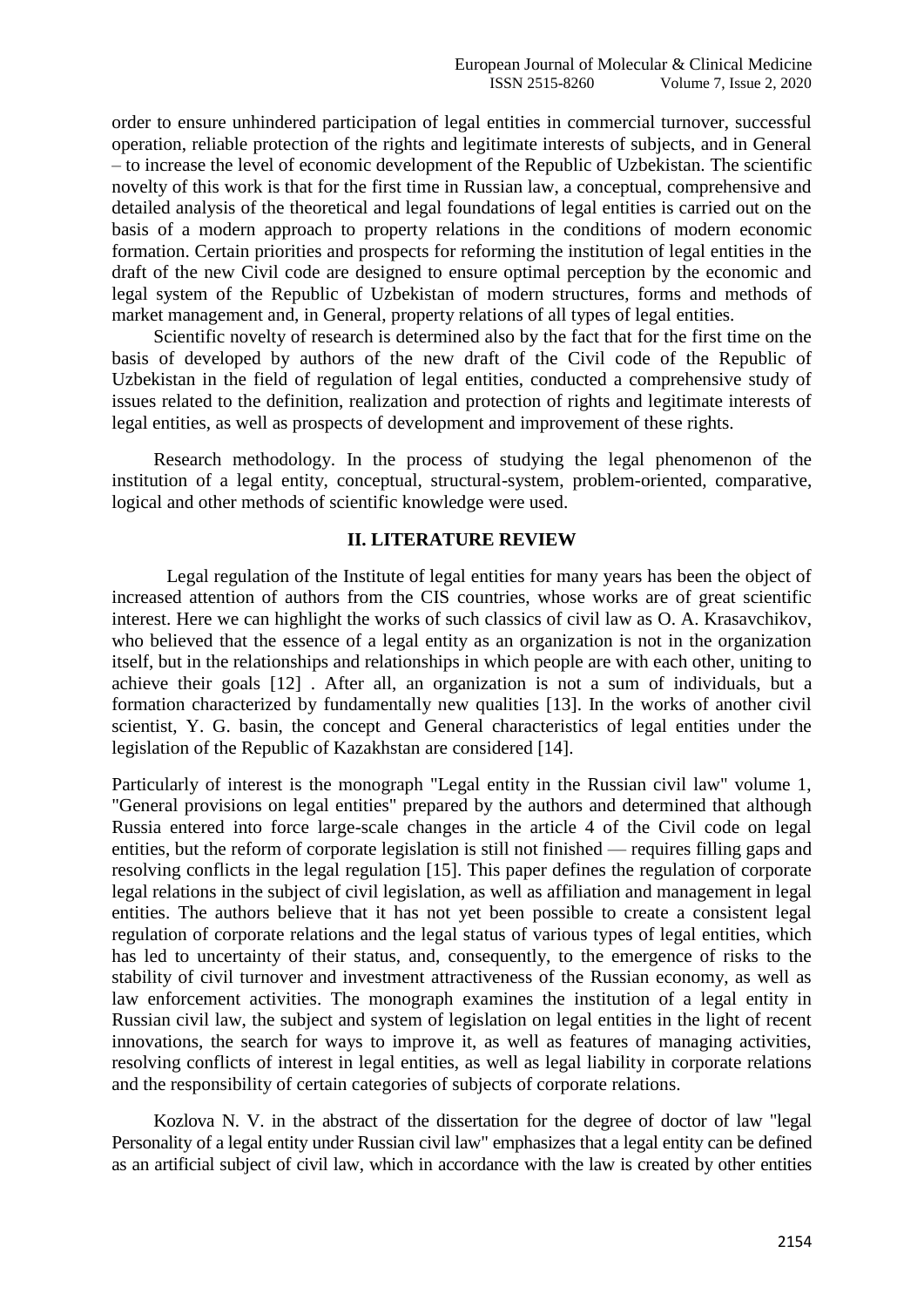(founders) for certain purposes; as a rule, it has the right of ownership in relation to the property transferred to it by the founders, may have other property rights and bear property obligations applicable to its nature [16]. As the legal form of the legal entity should be defined as type of legal entity, which is another way of creating volume capacity, order management, availability, nature and content of corporate rights and duties of founders (participants) and the subjects carrying out the functions of its organs in relation to each other and a legal entity.

In the scientific article by V. K. Andreev "Modern understanding of a legal entity", the concept of a legal entity is given as an organization endowed with separate property, which has not only civil rights and obligations, its structure includes corporate rights of Corporation participants or real rights of the founders of a legal entity [17]. In this case, the legal capacity of a legal entity is exercised by the actions of its bodies and other persons authorized to act on its behalf in its interests. The author also claims that a legal entity is not only created to participate in civil turnover, but it also organizes business and other economic activities that are not prohibited by law, and in certain cases manages other legal entities both by virtue of its predominant participation in the authorized capital of a business company, and due to other circumstances.

Issues of regulation of the legal status of legal entities are also considered in the works of foreign scientists, such as Ryasentsev V. A.[18], Sukhanov E. A.[19], [20],[21], Sergeev A. P., Tolstoy Yu. K. [22], Belyaev K. P. [23] and others who consider various aspects of the activities, forms and organizations of legal entities.

In Uzbekistan, the study of various aspects of the legal status of legal entities is also characterized by a complex of scientific research. So, we can name the publications of such scientists as Rakhmankulov Kh. R. [24], Zakirov I. B. [25], Asianov K. M. [26], Baratov M. Kh. [27], Turebekov T. M. [28] and others who considered the concept of a legal entity as a subject of civil law in textbooks and commentaries to the Civil Code of the Republic of Uzbekistan: signs, types, legal capacity, bodies, ways of emergence and termination of legal entities, as well as based on these theoretical provisions, revealed the features of legal regulation of legal entities depending on their organizational and legal forms.

We should also note the monograph of D. M. Karakhodzhayeva [29], which is devoted to the problems of property rights of legal entities in the Republic of Uzbekistan.

However, it should be noted that today in the Republic of Uzbekistan there are no conceptual scientific studies of the legal status of legal entities in the context of the emergence of new forms of management, the introduction of modern institutions of technological and information development. In view of the emergence of new structures of legal entities, the current pace of economic and legal construction requires increasing mobility of Russian scientific thought. The lack of development of modern problems, as well as the need to solve them from the standpoint of modern requirements of the market economy, determine the theoretical and practical significance of our research.

#### **III. DISCUSSION AND ANALYSIS**

For a better understanding of the proposed proposals for improving the norms of Chapter 4 "Legal entities" of the new version of the Civil code of the Republic of Uzbekistan, it is necessary to consider this institution of civil law.

The concept of legal entity in article 39 of the Civil code of the Republic of Uzbekistan, defining it as an organization that has ownership, economic management or operational management of separate property and is liable for its obligations with this property, may on its behalf acquire and exercise property and personal nonproperty rights, bear duties, be a plaintiff and defendant in court. Legal entities must have an independent balance sheet or budget. The first part of article 39 of the civil code defines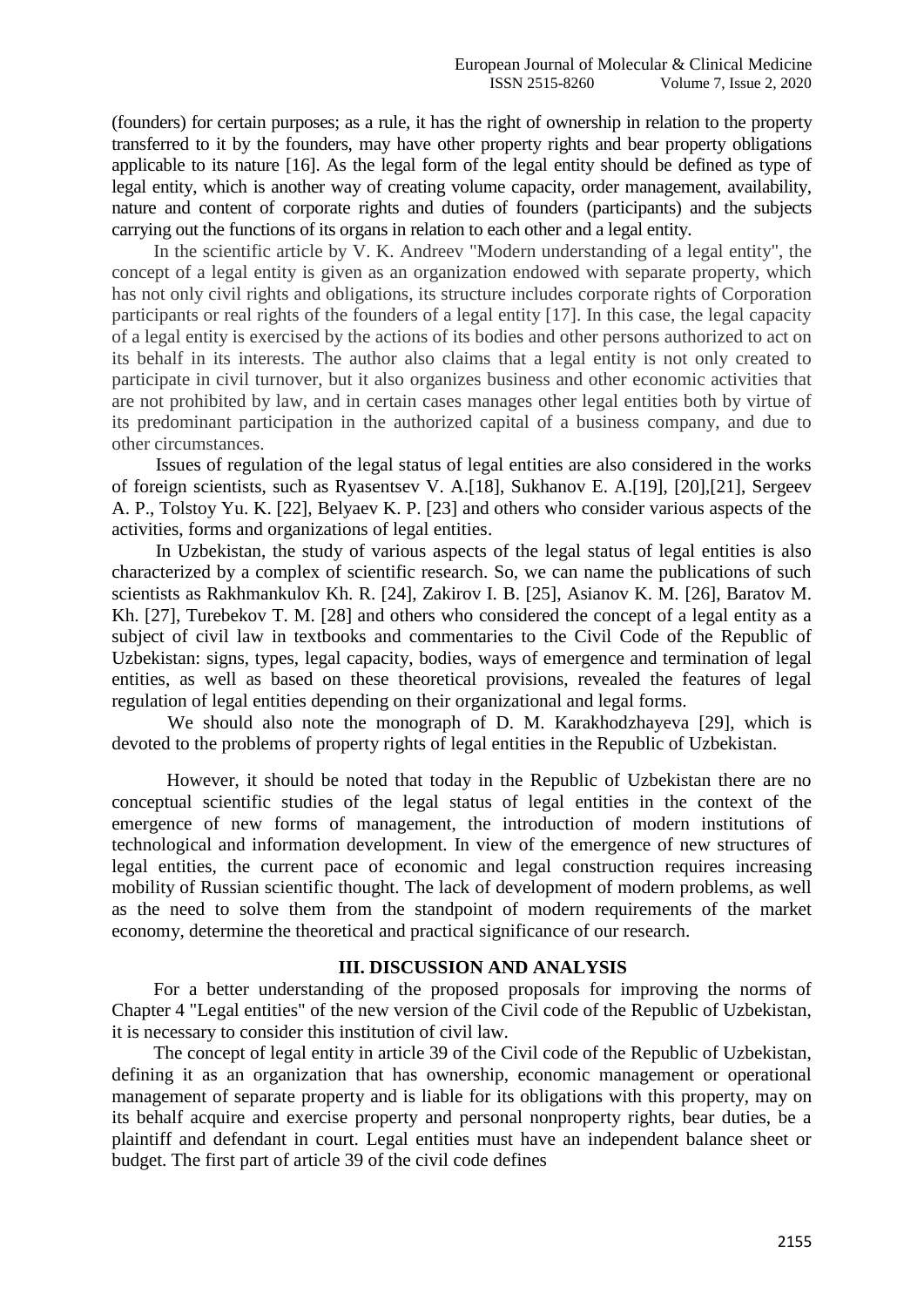General signs of legal entities on the basis of which they are created and operate independently from its legal form, is organizational unity and property isolation, the ability to meet its obligations with their property, the ability on its own behalf, acquire property and personal non-property rights and bear obligations, as well as the ability to act as a plaintiff and defendant in court. But the presence of each of these features is necessary, and only together they can justify the recognition of an organization or institution as a legal entity[26].

The organizational unity of a legal entity is fixed in its constituent documents – the Charter and / or the constituent agreement, or in the General regulations on organizations of a particular type of legal entity, as well as legislative acts regulating the activities of a particular type of legal entity. The organizational unity of a legal entity represents a certain ratio of its individual or collective management bodies, as well as the regulation of relations between its participants, on the one hand, and between the participants and the legal entity itself, on the other.

Property isolation of a legal entity is the ability of a legal entity to be the owner of an independent property right of one type or another to various objects of civil rights, United in one property complex and separated from the property of its participants. Property separation consists in assigning to a legal entity and reflecting on its balance sheet, which can be in the form of authorized capital, authorized capital, stock capital, mutual Fund of a complex of material values and finances on the right of ownership, economic management or operational management.

The ability of a legal entity to acquire property and personal non-property rights and obligations on its own behalf, and to act as a plaintiff and defendant in court are intended to determine the purpose for which it is created. In all real and binding legal relations, a legal entity always acts on its own behalf and the use of its own name as a personal non-property right makes it possible to distinguish it from other subjects and therefore is a necessary prerequisite for its civil legal personality.

Such features of a legal entity as the obligation of a legal entity to have an independent balance sheet or estimate ensure the real property separation of the legal entity and the organization of its property independence from the point of view of legislation.

The civil code also defines the types of legal entities (article 40) - commercial or noncommercial organizations. This division is based on the fact that a legal entity can be an organization that pursues profit-making as the main goal of its activities (a commercial organization) or does not have profit-making as such a goal (a non-profit organization). The main legal criterion for distinguishing these types of legal entities is the main purpose of their activities.

A legal entity that is a commercial organization may be created in the form of a business partnership and a company, a production cooperative, a unitary enterprise, or in any other form provided for by legislative acts. The article provides for the possibility of creating other forms of commercial organizations provided for by legislative acts. For example, with the adoption of the Law of the Republic of Uzbekistan "on private enterprise" in 2007, a new organizational and legal form was introduced-private enterprise [2].

A legal entity that is a non-profit organization may be created in the form of a public Association, a public Fund financed by the owner of the institution, or in any other form provided for by legislative acts. CC also provides the possibility of creating other forms of non-profit organizations that can be created in forms directly provided by the Civil code (consumer cooperatives, associations and foundations, establishments, associations of legal entities, local authorities) and in other organizational-legal forms stipulated by special laws (Collegium of advocates, religious organizations and others).

A non-profit organization may engage in business activities within the limits that correspond to its statutory goals. The law does not prohibit it from receiving profits from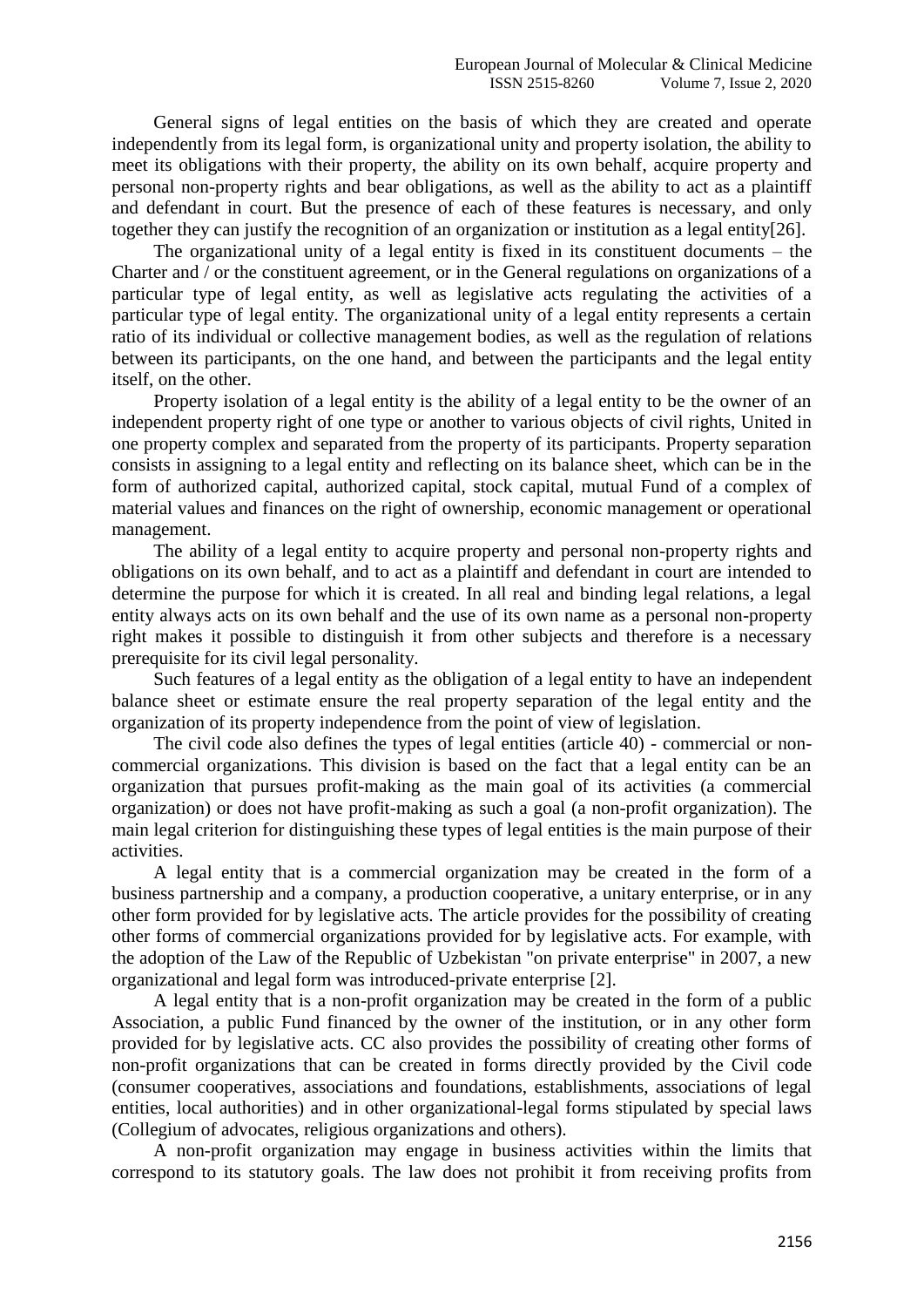auxiliary business activities, and it does not have the right to distribute the profits among its participants.

Legal entities may form associations (unions) and other associations in accordance with the law.

In accordance with article 41 of the civil code, a legal entity has civil legal capacity in accordance with the goals of its activities stipulated in its constituent documents, that is, the special legal capacity of a legal entity implies that it must have only such rights and obligations that correspond to the goals of its activities and are directly recorded in its constituent documents.

The content and scope of legal capacity of a legal entity as the ability to have civil rights and bear obligations is determined by two criteria-the purpose and type of activity. The existence of the purpose of activity provided for in the constituent documents is a prerequisite for the existence of each legal entity. The type of activity of a legal entity implies the receipt or non-receipt of profit in the course of its activities.

The legal capacity of a legal entity arises at the time of its creation and ceases at the time of its liquidation, that is, the emergence and termination of the legal capacity of a legal entity is associated with the moment of legal consolidation of its presence in civil circulation as a separate entity and exit from it through state registration - entry into the unified state register and exclusion from it. With the legal fact of occurrence and termination of legal personality at the time is the origin and termination of legal capacity, which means his opportunity action to acquire, create, implement and enforce civil rights and obligations.

A legal entity also has special legal capacity, which is determined by its Charter, regulations or legislation.

For example, participants in commercial organizations are required to determine their legal capacity by specifying specific goals of their activities in their Charter. The special legal capacity of commercial organizations may be determined by law in order to focus their activities on only one special type of commercial activity, which is also licensed.

Certain activities, listed by legislative act, a legal person can be engaged only on the basis of special permission (license) to engage in the licensed activity at obligatory observance of licence requirements and conditions, issued by licensing body to a legal entity or individual.

A legal entity may be restricted in its rights only in cases and in accordance with the procedure provided for by law. A decision to restrict the rights of a legal entity may be appealed to the court.

The civil code establishes a norm that regulates the formation of legal entities and determines their further participation in civil turnover, depending on the status of their founders, their property and liability rights in relation to the legal entity they created. In accordance with article 42 of the civil code, a legal entity created by the owner or his representative or on the instructions of the authorized body and in accordance with the law. Thus, the legislation for certain organizational and legal forms of legal entities establishes certain features of the procedure and methods of their formation, which are possible on the basis of an order, permission, notification or appearance of the founders of the legal entity. On the basis of an order of authorized state bodies, unitary enterprises may be established with the right of operational management. Based on the notification, business entities are subject to state registration. The permissive procedure for creating legal entities is determined by the fact that the initiative to create a legal entity comes not from a state body, but from individuals, and is associated with the need to obtain prior permission from a state body that verifies the legality and expediency of the formation of this legal entity and gives the appropriate permission.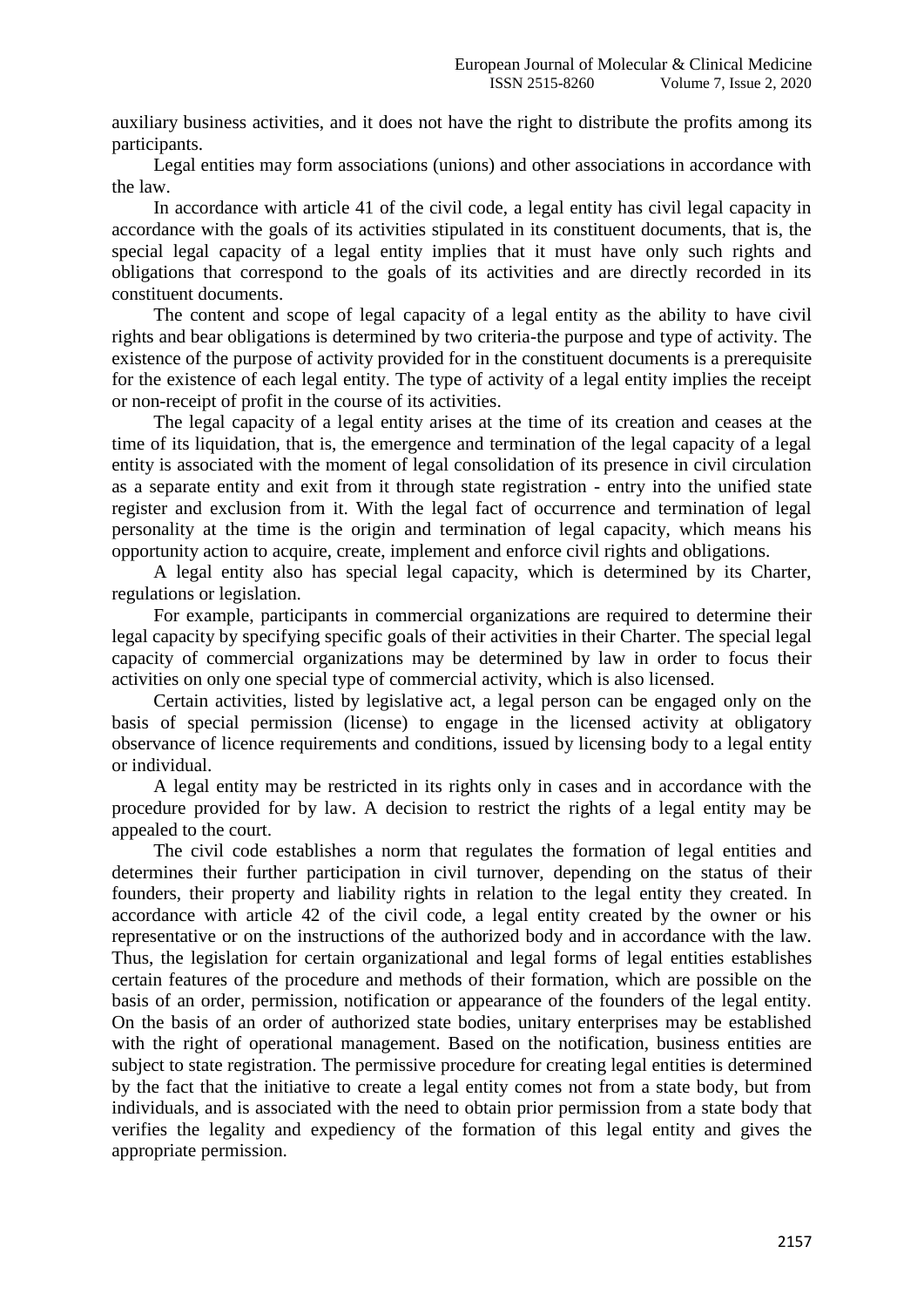Founders of legal entities are recognized as property owners, subjects of economic management or operational management rights, or persons authorized by them. Thus, the formation of legal entities is possible through the granting of powers by the owners or subjects of the right of economic management and (or) operational management to create a legal entity to specific individuals and / or legal entities.

The civil code of the Republic of Uzbekistan defines the constituent documents of a legal entity, on the basis of which it acts - the Charter or the Foundation agreement and the Charter, or only the Foundation agreement. In cases stipulated by law, a legal entity that is not a commercial organization may act on the basis of the regulations on organizations of this type. It is in the founding documents the founders konkretisiert General law in respect of its property interests in the creation and activities of legal entities and norms, expressing the capacity of the created legal entity against third persons. The list of constituent documents may vary depending on the organizational and legal forms of legal entities. Thus, on the basis of the constituent agreement and the Charter, such types of legal entities as limited and additional liability companies and joint-stock companies are created and operate. The constituent document of business partnerships is the Foundation agreement, and nongovernmental non-profit organizations and state unitary enterprises based on the right of operational management are created and operate on the basis of charters.

The Foundation agreement of a legal entity is concluded, and the Charter is approved by its founders. The legal difference between the constituent documents of a legal entity is based on their content and determines the moment of their entry into legal force. The Foundation agreement regulates the relations between the founders in the process of creating and operating a legal entity, in which the founders undertake to create a legal entity, and defines the procedure for joint activities to create it, as well as the conditions for transferring their property to it and participating in its activities. The Charter of a legal entity defines its legal status in civil turnover and its relationship with its participants.

A legal entity created by one founder acts on the basis of the Charter approved by that founder.

The Charter and other constituent documents of a legal entity contain a list of mandatory requirements that must be included in the constituent documents of all types of legal entities, and must determine the name of the legal entity, its location (postal address), the procedure for managing the activities of the legal entity, as well as other information provided by the law on legal entities of the corresponding type. The constituent documents of non-profit organizations and unitary enterprises, and in cases stipulated by law - of other commercial organizations, must define the subject and goals of the legal entity's activities.

In the Foundation agreement, the parties (founders) undertake to create a legal entity, determine the procedure for joint activities to create it, the conditions for transferring their property to it and participating in its activities. The agreement also defines the terms and procedure for distributing profits and losses between participants, managing the activities of the legal entity, and withdrawing the founders from its membership. Other terms and conditions may be included in the Foundation agreement with the consent of the founders.

Changes to constituent documents become effective for third parties from the moment of state registration, and in cases established by law - from the moment of notification of such changes to the body performing state registration. The decision to change the Charter is usually made by the highest body of the legal entity or (in relation to institutions) by its founders. In some cases, the law provides for the possibility of changing the constituent documents by a court decision. Changes are registered by the same body and in the same order as the legal entities themselves.

Legal entities and their founders do not have the right to refer to the lack of registration of such changes in relations with third parties that acted with these changes in mind.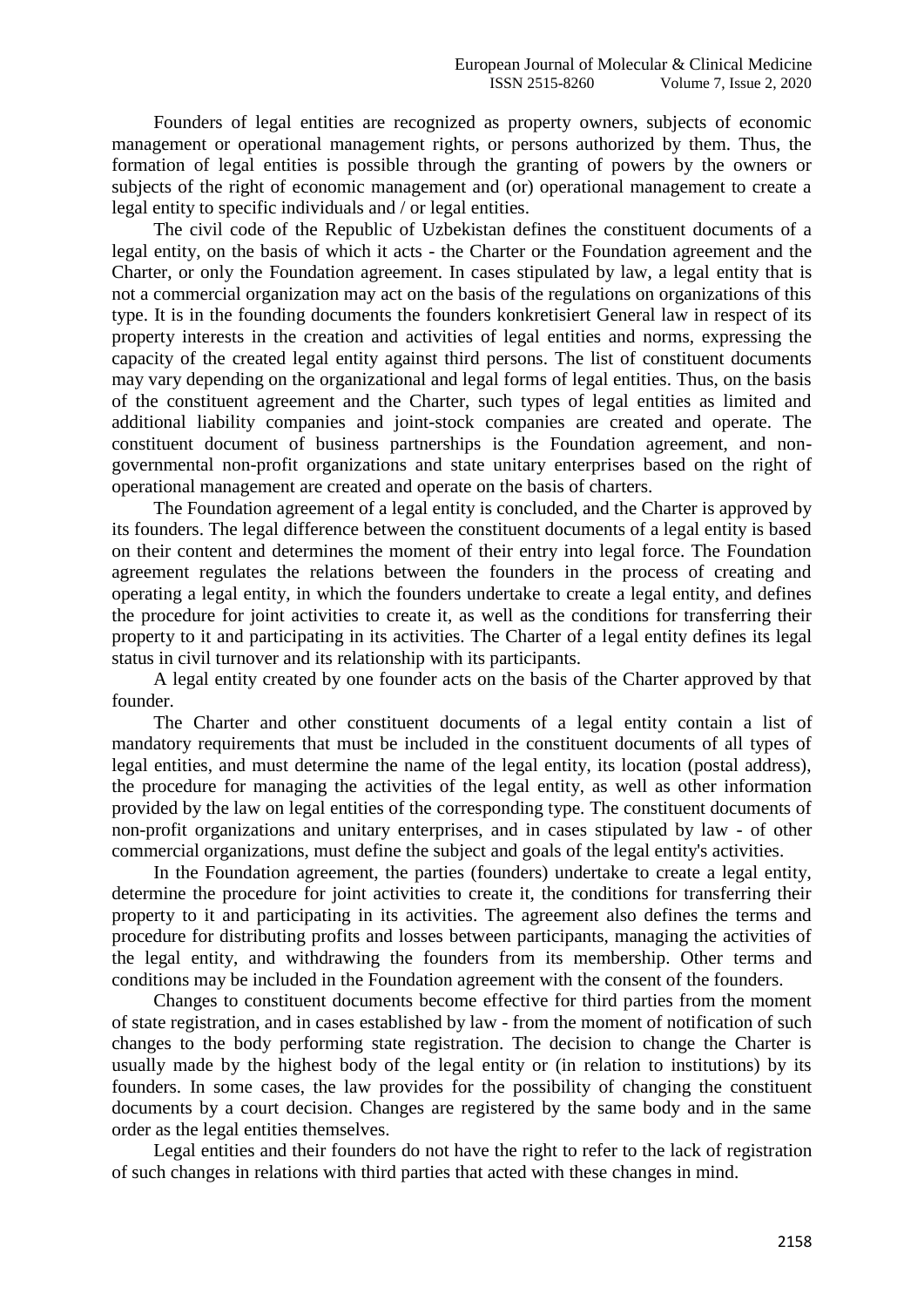## **IV. CONCLUSION**

After some research about the legal status of legal entities under the civil law of the Republic of Uzbekistan it is possible to formulate proposals for their improvement and for inclusion of provisions in the new draft of the Civil Code of the Republic of Uzbekistan.

**First.** Article 39 of the Civil code of the Republic of Uzbekistan defines "the Concept of a legal entity" as an organization that has separate property in its ownership, economic management or operational management and is responsible for its obligations with this property, can acquire and exercise property and personal non-property rights on its own behalf, bear obligations, and be a plaintiff and defendant in court. Part 2 of article 39 of the Civil Code of the Republic of Uzbekistan stipulates that legal entities must have an independent balance sheet or budget.

**In our opinion, in part 1 of article 39 of the Civil Code of the Republic of Uzbekistan, it is proposed to exclude the categories of economic management and operational management as outdated. The proposed version assumes a wide range of property rights for legal entities.**

**The wording "to be a plaintiff and a defendant in court" is also proposed to be deleted as unnecessary, since a legal entity in the civil code is positioned as an independent entity that by default has this status.** Part 2 of article 39 of the Civil Code of the Republic of Uzbekistan is proposed to be deleted as irrelevant and not related to the sphere of civil relations.

In these terms and conditions, legal entities do not use the estimate as an accounting institution. As for the balance, the sign of isolation implies that any individual economic entity has its own balance, the category of which again does not apply to civil legal relations.

**Second**. Article 40 of the Civil Code of the Republic of Uzbekistan "Types and forms of legal entities" does not contain forms of legal entities. It is proposed to include the forms of legal entities in the title of the article, since they are also disclosed in the content of the legal norm.

**It is proposed to include the factor of "no profits" as fundamental to the definition of non-profit organizations, and proposed to establish an exhaustive list of legal forms of enterprises, taking into account version to include all forms of non-profit organizations.** Commercial activity has the purpose of generating income, but non-profit organizations can practice such activities as secondary, so the proposed interpretation seems more justified**.**

It is proposed to remove the part about associations of legal entities in this article, since this is discussed in more detail in article 77 of the civil code of the Republic of Uzbekistan "Associations of legal entities".

The civil code should be an act of direct regulation and practically significant. The legal capacity of a legal entity is expressed in the constituent documents of the legal entity. Article 41 of the Civil Code of the Republic of Uzbekistan "legal Capacity of a legal entity" is proposed to be deleted as having a General theoretical character, as well as containing references and repetitions to other articles of the civil code.

**Fourth. The wording of article 42 of the Civil Code of the Republic of Uzbekistan "Emergence of legal entities" is proposed to be completely changed, since it contains reference norms, as well as reflection of outdated structures, and to state it as "the Emergence of legal entities occurs through the establishment of a new legal entity, or through the reorganization of other legal entities. Legal entities are created by the owner or a person authorized by him, or on the basis of an order of the authorized body, as well as in accordance with the procedure provided for by law. Founders of legal entities can be individuals and legal entities, as well as the state represented by authorized bodies."**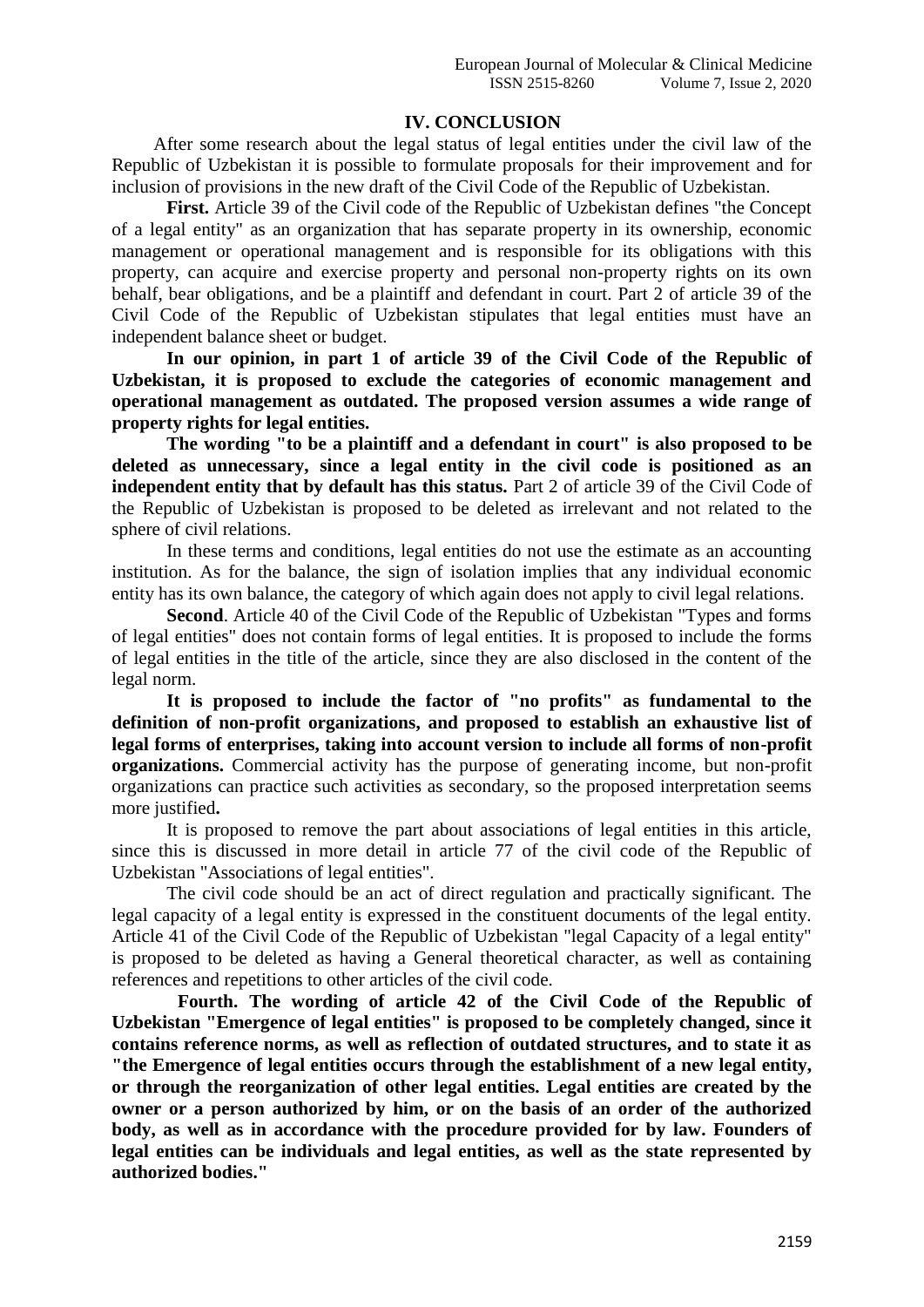**Fifth. The current version of article 43 of the Civil Code of the Republic of Uzbekistan "Constituent documents of a legal entity" is not specific and in fact makes reference to special norms. For this reason, a more concise content of this article is proposed in the form of " Legal entities act on the basis of constituent documents provided for by law for their organizational and legal form.**

The Foundation agreement of a legal entity is concluded, and the Charter is approved by its founders. The constituent documents of a legal entity must specify the name of the legal entity, its location, the procedure for managing the activities of the legal entity, as well as contain other information provided for by the law on legal entities of the corresponding type. The constituent documents of non-profit organizations must define the subject and goals of the legal entity. Changes to constituent documents become effective for third parties from the moment of state registration, and in cases established by law - from the moment of notification of such changes to the body performing state registration. Legal entities and their founders do not have the right to refer to the lack of registration of such changes in relations with third parties that acted with these changes in mind."

### **References**

- [1] Civil Code of the Republic of Uzbekistan. T., Adolat. 2007. (as amended on 19.04.2018). National database of legislation dated 12.12.2019, No. 03/19/592/4144).
- [2] The Law of the Republic of Uzbekistan "On a private enterprise". \\ Lex.uz.
- [3] Law of the Republic of Uzbekistan "On Joint Stock Companies and Protection of Shareholders' Rights". \\ Lex.uz.
- [4] Law of the Republic of Uzbekistan "On guarantees of freedom of entrepreneurial activity". \\ Lex.uz.
- [5] The Law of the Republic of Uzbekistan "On non-governmental non-profit organizations". \\ Lex.uz.
- [6] Law of the Republic of Uzbekistan "On business partnerships". \\ Lex.uz.
- [7] Law of the Republic of Uzbekistan "On Electronic Commerce". \\ Lex.uz.
- [8] Law of the Republic of Uzbekistan "On Bankruptcy". \\ Lex.uz.
- [9] Decree of the President of the Republic of Uzbekistan dated February 7, 2017 No. UP-4947 "On the Strategy of Actions for the Further Development of the Republic of Uzbekistan" // "People's Word", 2017, No. 28.
- [10] Order of the President of the Republic of Uzbekistan "On measures to improve the civil legislation of the Republic of Uzbekistan" dated April 5, 2019, No. R-5464. National Legislation Database, 06.04.2019, No. 08/19/5464/2891.
- [11] Appendix No. 1 to the order of the President of the Republic of Uzbekistan dated April 5, 2019 No. R-5464 The concept of improving the civil legislation of the Republic of Uzbekistan. National Legislation Database, 06.04.2019, No. 08/19/5464/2891
- [12] Krasavchikov O.A. The essence of a legal entity // Soviet state and law. 1976. No. 1. S. 59-50.
- [13] Civil law. Ed. O. A. Krasavchikova. T. 1.L., 1971.
- [14] Basin Yu.G. Legal entities under the legislation of the Republic of Kazakhstan: concept and general characteristics. - Almaty, 1996.
- [15] Legal entities in Russian civil law: monograph. In 3 volumes. V. 1. General provisions on legal entities / A.V. Gabov, O.V. Gutnikov, N.G. Doronin and others; otv. ed. A.V. Gabov, O.V. Gutnikov, S.A. Sinitsyn. - M .: Institute of Legislation and Comparative Law under the Government of the Russian Federation: INFRA-M, 2015 .-- 384 p. - www.dx.doi.org/10.12737/13212. ISBN 978-5-16-003685-4 (general)